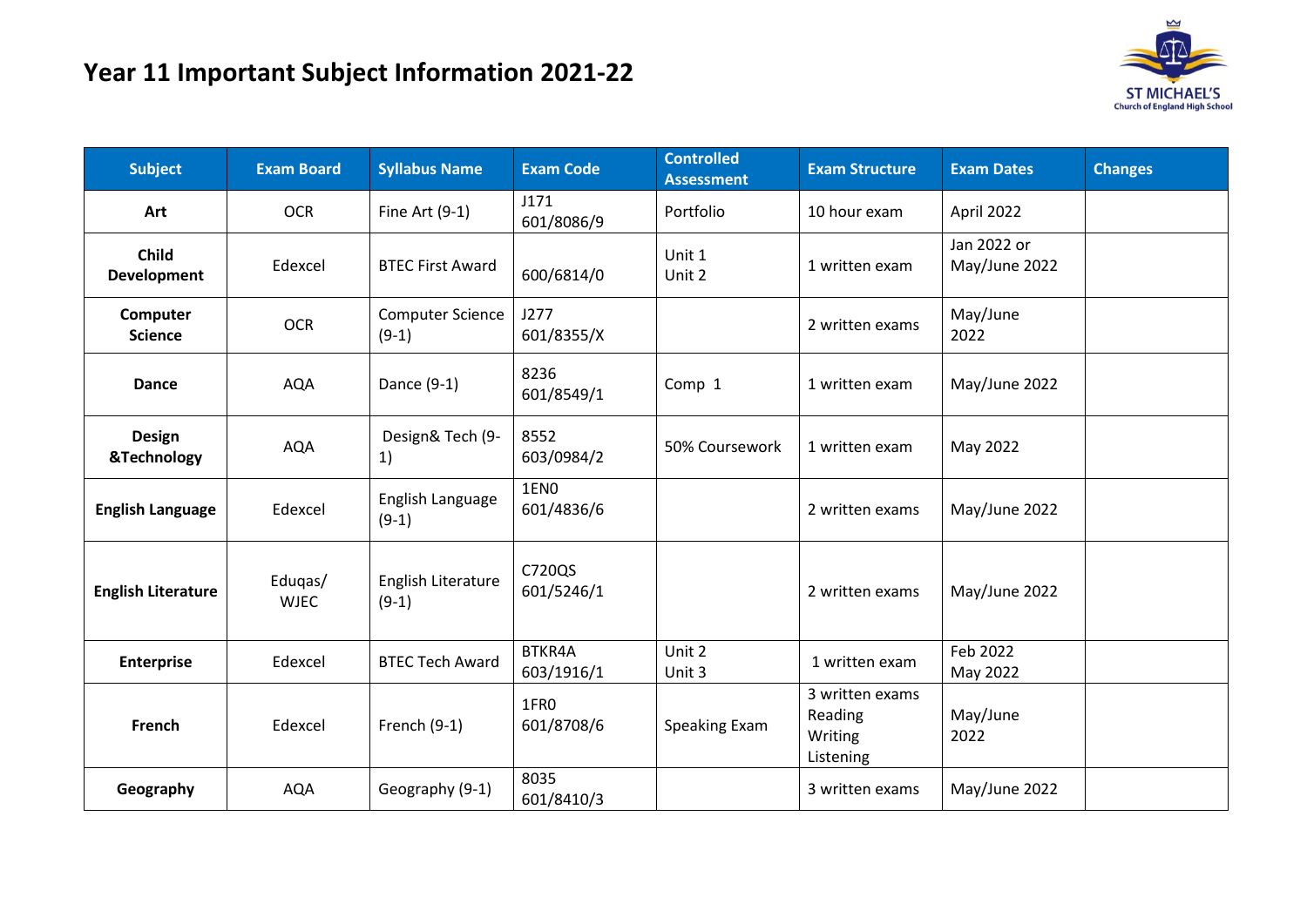## **Year 11 Important Subject Information 2021-22**



| <b>Subject</b>                              | <b>Exam Board</b>              | <b>Syllabus Name</b>                | <b>Exam Code</b>                         | <b>Controlled</b><br><b>Assessment</b> | <b>Exam Structure</b>                              | <b>Exam Dates</b>       | <b>Changes</b> |
|---------------------------------------------|--------------------------------|-------------------------------------|------------------------------------------|----------------------------------------|----------------------------------------------------|-------------------------|----------------|
| German                                      | Edexcel                        | German (9-1)                        | 1GN0<br>601/8709/8                       | Speaking exam                          | 3 written exams<br>Reading<br>Writing<br>Listening | May/June<br>2022        |                |
| <b>Health &amp; Social</b>                  | Edexcel                        | <b>BTEC Tech Award</b>              | 603/0395/5                               | Unit 1<br>Unit 2                       | 1 written exam                                     | Jan 2022 or<br>May 2022 |                |
| <b>History</b>                              | Eduqas/WJEC                    | History (9-1)                       | C100QS<br>601/8239/8                     |                                        | 3 Written exams                                    | May/ June 2022          |                |
| <b>Hospitality &amp;</b><br><b>Catering</b> | <b>WJEC</b><br>Level 1-2 Award | Hospitality<br>(P,M,D)              | 5569QA<br>601/7703/2                     | Unit 1<br>Unit 2                       | 1 written exam                                     | <b>June 2022</b>        |                |
| $\mathsf{I}\mathsf{T}$                      | Edexcel                        | <b>BTEC Tech</b><br><b>AWARD</b>    | 603/274036                               | Unit 1<br>Unit 2                       | 1 written exam                                     | Feb 2022 or<br>May 2022 |                |
| <b>Mathematics</b>                          | Edexcel<br><b>OCR</b>          | Mathematics<br>$(9-1)$              | 1MA1<br>601/4700/3<br>J560<br>601/4606/0 |                                        | 3 written exams                                    | May/June 2022           |                |
| <b>Music</b>                                | Edexcel                        | <b>BTEC First Award</b>             | <b>FXV66</b><br>600/6818/8               | Unit 2,4&5                             | 1 written exam                                     | Jan 2022 or MAY<br>2022 |                |
| <b>Performing Arts</b>                      | Edexcel                        | <b>BTEC Tech Award</b>              | BTKR3A<br>603/0406/6                     | 3 Units                                | 1 exam                                             | Resit May 2022          |                |
| <b>RE</b>                                   | <b>AQA</b>                     | <b>Religious Studies</b><br>$(9-1)$ | 8062<br>601/8400/0                       |                                        | 2 written exams                                    | May/June<br>2022        |                |
| Retail                                      | <b>WJEC</b><br>Level 1-2 Award | Retail<br>(P,M,D)                   | 600/8330/X                               | Unit1<br>Unit 2                        | 1 written exam                                     | May/June 2022           |                |